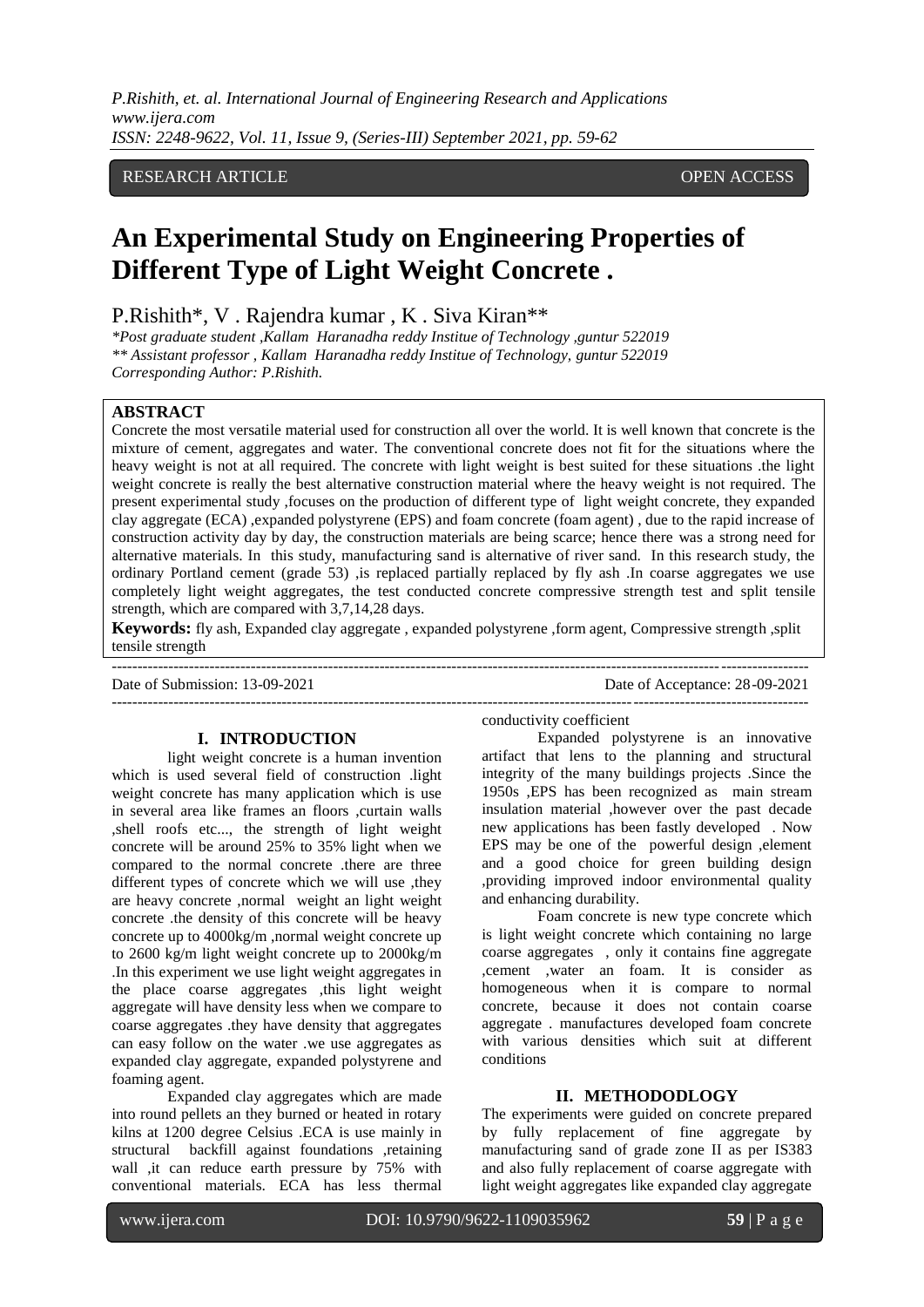(ECA) ,Expanded polystyrene (EPS) and foam agent to find there strength at 3,7,14,28 days.

# **III. MATERIALS USED**

# **CEMENT**

Ordinary Portland cement of grade53

conforming to Indian Standards IS 12269-1987 was used throughout the experimental program. In general similar types of cements have quite different rheological and strength characteristics, mainly when used in combination with admixtures and cementing material. Specific gravity of cement is 3.15.

### .FLYASH

Fly ash is fine powder which is a byproduct of coal in electric generation power plants. when we use fly ash with replacement of cement it will increase strength an segregation of the concrete and makes is to pump ,specific gravity will range between 2.1 to 3.0

# Fine aggregate

Fine aggregate(manufacturing sand) that is produced by crushing stone, gravel, or slag. Used for aggregate material which pass less than 4.75 mm that is processed from crushed rock or gravel and intended for construction use. manufacturing sand is a material of high quality, in conflict to non-refined surplus from coarse aggregate production

### Expanded clay aggregate (ECA):

Expanded clay aggregates which are made into round pellets an they burned or heated in rotary kilns at 1200 degree Celsius .this causes the clay to pop up like popcorn an become porous .this pellets are in light in weight an does not compact over time .The shape of the pellet will not be uniform will be irregular depend upon the manufacturing process. They have void ratio 1.628 and 1,894 .

### Expanded polystyrene (EPS) :

Expanded polystyrene is produced in a process of adding a blowing agent, usually pentane which causes resin to foam during moulding .This process may be performed as a single step or a two step process .EPS concrete has good vibration energy .The specific gravity is 0.046

### Polycarboxylic ether:

polycarboxylic ether is made by adding unsaturated ployether methyl allyl polyoxyethylene ether .there three types of ethers high ,medium and low .we use low polycarboxylic ether. specific gravity is 1.110

# FOAMING AGENT :

#### Master Cell 30:

master cell 30 admixture is a highly concentrate foaming agent is used in light weight concrete .It is a cellular cementations mixture It is suitable for use in combination with various types of foam generating equipment ,which generates by air pressure

#### **IV**. **MIX DESIGN**

Mix design of concrete was prepared by using the guidelines of IS 10262:2019. By several lab trails mix design we have taken standard values.

|  |  |  | Mix design for Expanded polystyrene concrete : |  |
|--|--|--|------------------------------------------------|--|
|--|--|--|------------------------------------------------|--|

| Cement               | $=$ | $250$ Kg/m <sup>3</sup> |
|----------------------|-----|-------------------------|
| <b>PFA</b>           | $=$ | $250$ Kg/m <sup>3</sup> |
| <b>EPS BEDS</b>      | $=$ | 11 Kg/m <sup>3</sup>    |
| Crushed stone sand   | $=$ | 400 Kg/m <sup>3</sup>   |
| <b>AIR ENTRAINER</b> | $=$ | 1 Kg/m <sup>3</sup>     |
| <b>ADMLPCE</b>       | $=$ | 4.5 $\text{Kg/m}^3$     |
| Free water           | $=$ | 17.5 $Kg/m^3$           |
| Free $w/c$           | $=$ | 0.25                    |
| Total water          | $=$ | 185 Kg/m <sup>3</sup>   |
| <b>Total Density</b> |     | 1102 Kg/m <sup>3</sup>  |

Mix design for foam concrete :

| Cement               | $=$               | 600 Kg/m <sup>3</sup>  |
|----------------------|-------------------|------------------------|
| <b>PFA</b>           | $\qquad \qquad -$ | 500 Kg/m <sup>3</sup>  |
| Foaming agent        | $=$               | $30.0 \text{ Kg/m}^3$  |
| Free water           | $=$               | 330 Kg/m <sup>3</sup>  |
| Free $w/c$           |                   | 0.30                   |
| Total water          | $=$               | 330 Kg/m <sup>3</sup>  |
| <b>Total Density</b> |                   | 1460 Kg/m <sup>3</sup> |

Mix design for Expanded clay aggregate concrete:

| Cement             |     | 350 Kg/m <sup>3</sup>   |
|--------------------|-----|-------------------------|
| <b>PFA</b>         | $=$ | $250$ Kg/m <sup>3</sup> |
| $ECA1(2-8)$        |     | $306$ Kg/m <sup>3</sup> |
| Crushed stone sand | $=$ | 306 Kg/m <sup>3</sup>   |
| Chemical admixture | $=$ | $5.0$ Kg/m <sup>3</sup> |
| Free water         |     | $200$ Kg/m <sup>3</sup> |
| Free w/c           |     | 0.25                    |
| Total water        | $=$ | 228 Kg/m <sup>3</sup>   |
| Total density      |     | 1445 $Kg/m^3$           |

Note : Total water =free water +(Mass aggregate X percentage of water absorption)

# **V . RESULTS AND DISCUSSION:**

Compressive strength and split tensile srength EPS BEDS :

| days | Compressive | Split tensile |
|------|-------------|---------------|
|      | strength    | strength      |
|      | 1.1 mpa     | $0.7$ mpa     |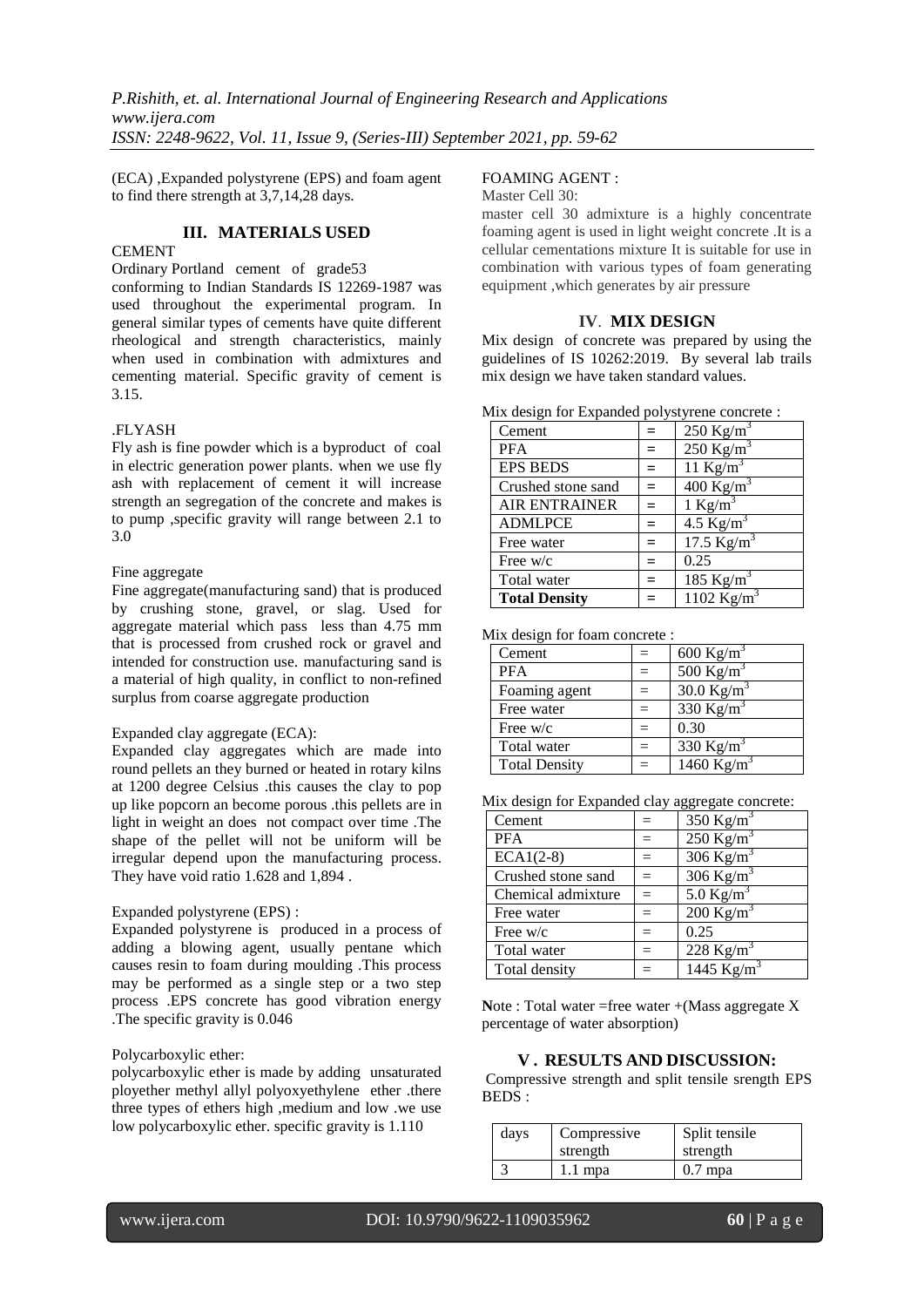# *P.Rishith, et. al. International Journal of Engineering Research and Applications www.ijera.com ISSN: 2248-9622, Vol. 11, Issue 9, (Series-III) September 2021, pp. 59-62*

|    | $2.32$ mpa | $1.8$ mpa  |
|----|------------|------------|
| 14 | $3.84$ mpa | $3.05$ mpa |
| 28 | 5.26 mpa   | $.13$ mpa  |

compression between compressive and split tensile strength of EPS :



Compressive strength and split tensile strength of foam concrete :

| days          | Compressive | Split tensile |
|---------------|-------------|---------------|
|               | strength    | strength      |
| $\mathcal{E}$ | $0.68$ mpa  | $0.51$ mpa    |
|               | $1.86$ mpa  | 1.42 mpa      |
| 14            | 3.05 mpa    | $2.66$ mpa    |
| 28            | 5.02 mpa    | 3.90 mpa      |

compression between compressive and split tensile strength of foam concrete :



Compressive strength and split tensile strength of ECA :

| days | Compressive | Split tensile |
|------|-------------|---------------|
|      | strength    | strength      |
| 3    | $2.06$ mpa  | $1.74$ mpa    |
|      | 5.14 mpa    | 4.06 mpa      |
| 14   | 11.58 mpa   | 8.27 mpa      |
| 28   | 13.77 mpa   | $10.95$ mpa   |

compression between compressive and split tensile strength of ECA :



### **VI .CONCLUSION**

- EPS beds concrete demonstrate at 3 days Compressive strength as **0.70** mpa.
- EPS beds concrete demonstrate at 7 days Compressive strength as 2.32 mpa.
- EPS beds concrete demonstrate at 14 days Compressive strength as 3.84 mpa.
- EPS beds concrete demonstrate at 28 days Compressive strength as 5.26 mpa.
- EPS beds concrete demonstrate at 3 days split tensile strength as 0.7 mpa.
- EPS beds concrete demonstrate at 7 days split tensile strength as 1.8 mpa.
- EPS beds concrete demonstrate at 14 days split tensile strength as 3.05 mpa .
- EPS beds concrete demonstrate at 28 days split tensile strength a 4.13 mpa .
- Extended clay aggregates concrete demonstrate at 3 days Compressive strength as 2.06 mpa.
- Extended clay aggregates concrete demonstrate at 7 days Compressive strength as 5.14 mpa.
- Extended clay aggregates concrete demonstrate at 14 days Compressive strength as 11.58 mpa.
- Extended clay aggregates concrete demonstrate at 28 days Compressive strength as 13.77 mpa.
- ECA concrete demonstrate at 3 days split tensile strength 1.74 mpa.
- ECA concrete demonstrate at 7 days split tensile strength 4.06 mpa
- ECA concrete demonstrate at 14 days split tensile strength 8.27 mpa
- ECA concrete demonstrate at 28 days split tensile strength 10.25 mpa
- Foam concrete demonstrate at 3 days Compressive strength as 0.68 mpa
- Foam concrete demonstrate at 7 days Compressive strength as 1.86 mpa
- Foam concrete demonstrate at 14 days Compressive strength as 3.05 mpa
- Foam concrete demonstrate at 28 days Compressive strength as 5.02 mpa
- Foam concrete demonstrate at 3 days split tensile strength as 0.51 mpa
- Foam concrete demonstrate at 7 days split tensile strength as 1.42 mpa